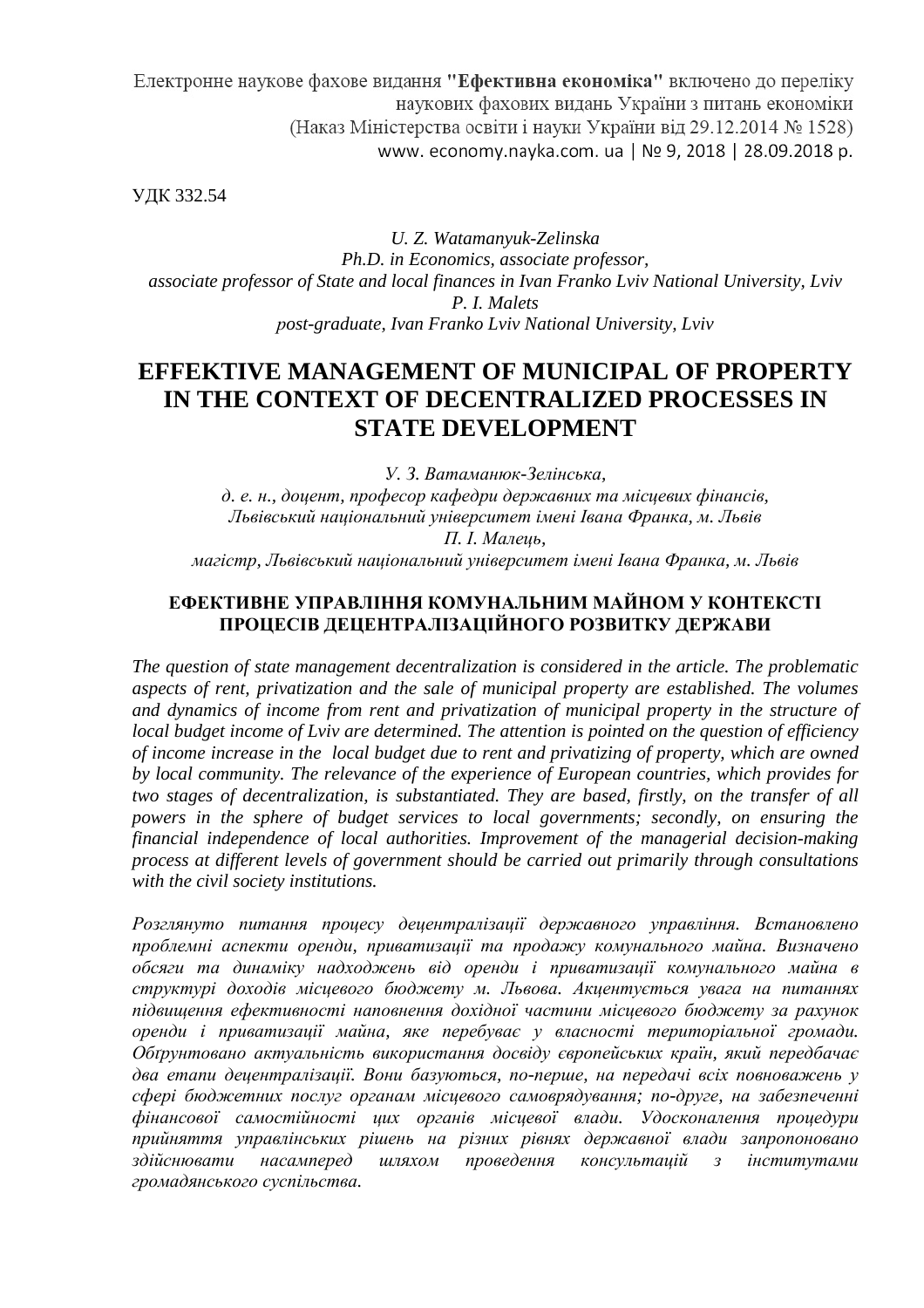*Keywords: decentralization; local government; financial support; municipal property; privatization; rental property.* 

*Ключові слова: децентралізація; місцеве самоврядування; фінансове забезпечення; комунальне майно; приватизація; оренда майна.* 

**Problem statement.** The question of providing of stable development of administrative systems is actual nowadays, having regard to the necessity of low-laying area normalization of socioeconomic life of our state. In the process of transformation of local self-government a fundamental value has the appropriate level of financial security of administrative units. That is possible on condition of observance of constitutional principle of independence of local budgets. It is thus necessary to take into account a crisis situation in a country and realization of the first reforms of decentralization, that touch administrative territorial structure and formation of financial independence of respective local communities.

Note that decentralization of financial resources of the State budget of Ukraine takes place in parallel with provision to the local self-government additional functions for the regulation of socioeconomic development of their subordinate territories. Thus, the achievement of the real financial possibility of local communities assists concentrating of management process on a local level. One of the ways of financial and material resources increase in local communities is improvement of assets management that are in their communal property. As a result of it, the decision of communal problems of any territory will give an opportunity to reduce the budgetary cost of maintenance of unprofitable municipal objects; to extend the base of taxation of income tax enterprises and financial institutions of municipal property; to increase the volumes of investments in the real estate of communal enterprises that have a strategic value for development of territory. Note that it, on the whole, positively will affect economic and social development of cities and will assist the increase of revenue base of local budgets. The foregoing confirms actuality of consideration of problems of rent and privatization of objects of municipal property in part of forming of additional sources of own revenues of local budgets.

**Analysis of recent research and publications.** The problem questions of decentralization of budgetary resources of Ukraine are investigated by such known scientists, as V.N. Tverdohlibov, О.V. Slobozhan, Y.I. Hanushchak, J.M. Kazyuk, B.M. Danylyshyn, A.O. Monayenko, Y.V. Pasichnyk etc. Such scientists-financiers devoted their researches to the theoretical and practical questions of local budgets forming and providing of terms of local self-government financial independence: I.O. Lunina, D.A. Dmytruk, O.P. Kyrylenko, O.D. Vasylyk, S.I. Yuriy, M.I. Kul'chyts'kyy etc. At the same time the analysis of researches of Ukrainian scientists of reform of administrative territorial structure in Ukraine and development of decentralized processes - gives an opportunity to mark the necessity of deep study of methodological and practical aspects of the system of decentralization of finances, that, at the same time, requires clarification and regulation of already accepted norms of legislation in the sphere of housing and municipal property.

**Article purposes.** The aim of this article consists of determination of directions of stable development of administrative units by the increase of local budgets income from the municipal sector of economy in the conditions of financial decentralization process development and spreading of decentralized processes in state administration.

**Statement of the main results of the research.** On the modern stage of development of Ukraine as the independent and democratic state, its integration to European society, the greater value is devoted to the problem of local budgets reformation. The Ukrainian Government, as the realization of fiscal policy in 2017, plans to continue the realization of local self-government reform, decentralization of local finances with the aim to increase the level of financial independence of local authorities. Thus, in modern conditions local finances and local budgets will become the basic financial guarantors of existence and development of democracy; will be granting high quality social services to the population [1, c. 2;5].

It was noticed that quite a bit attention during recent year was given to the question of improvement of public financial management not only by Ukrainian government, but also by foreign donors and creditors of Ukraine, for example such as MVF not correct (International Monetary Fund), World Bank or European Union. The basic reforms were conducted exactly under the pressure of latest structures, regardless of: whether reformative processes incurred and were included to the program of reformation, prepared by Ukrainian power; whether contained in the documents worked out by external investors . The aim of domestic legislation changes, that were recommended by foreign partners, was an achievement of transparency of budgetary process, budgetary consolidation, strengthening of financial control, input of the long-term budgetary planning and principles of forming of debt state policy.

Thus, in 2015 the first stage of budgetary decentralization was carried out: changes were accepted to the Budgetary and Tax Codes of Ukraine in relation to a transmission to the local self-government of additional budgetary powers and fixing of stable sources of revenue for realization of rights and obligations in the field of management of socioeconomic development of territories. The expansion of rights for the local self-government is the priority of adopted changes in making decision and granting of budgetary independence to them in relation of own budgets filling, and also expenditure responsibilities implementation .

In January 1, 2016, the Ukraine-European Union Association Agreement inured that a considerable step on the way of integration of Ukraine to the European community was made. The decision condition of this integration is realization of right of territorial communities on local self-government and providing of their possibility to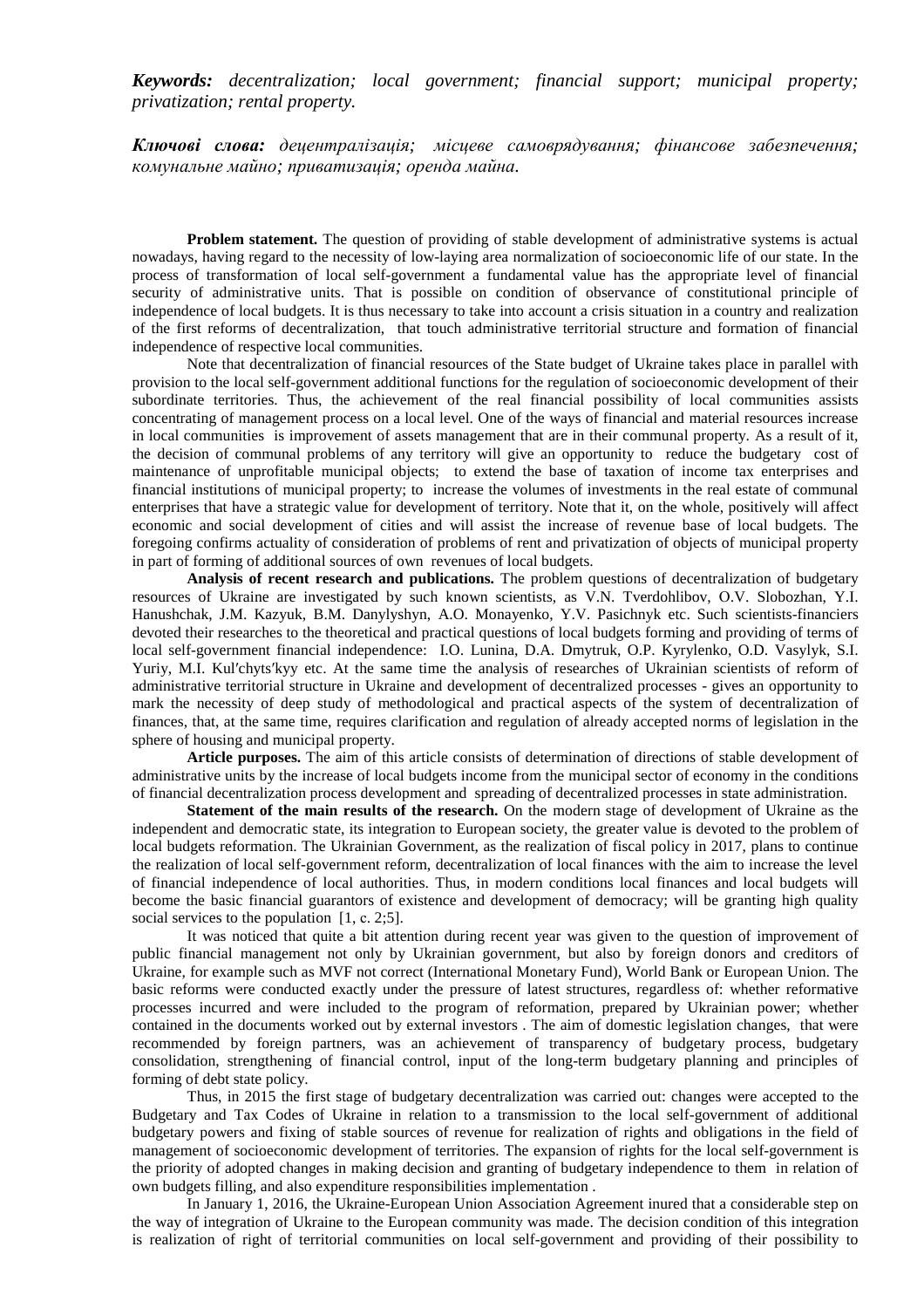execute own powers. Based on advanced aspects of foreign experience - local self-government in Ukraine must be one of main catalysts of our state economy growing and to be based on creation and functioning of capable and effective local communities [2].

The inalienable right of local communities is possession, use and disposing of property objects, including the use of the landed resources on the basis of right of ownership. The rights for territorial communities are envisaged in a legislative act "On local government in Ukraine" and complemented by the norms of the Land Code of Ukraine. The municipal ownership of land is sufficiently a difficult and problematic aspect of realization of rights for local community with strengthening of decentralization in a country. This in particular applies to:

- demarcation of boundaries of towns, villages and other settlements is incomplete (only 50 settlements out of 29,772 had formally registered boundaries by the end of 2015), which undermines the legitimacy of any decisions regarding land allocation made by local councils. It undermines investment climate and is a source of land conflicts in several regions. The process of establishment of new administrative units – community – adds complexity to the boundary issue;

- the low level of registration in Cadaster of municipal land provides opportunities for non-transparent practices and leads to foregone opportunities in terms of development and local budgets income. All state land within the urban settlements (except land under the state enterprises) was already transferred to municipal property, however remains outside the Cadaster and Registry, which makes the rights of tenants and users of such land weak and rental transactions non-transparent and local government unaccountable [3]. For example, there are over two thousand apartments in municipal property of Lviv, which are 95% rental. Now about 200 free apartments are expecting tenants or will be put up for auction [4].

The rental income for using property that is community property and revenues from the sale of this property present small part of local budgets profits. However, from the moment of realization of the first steps of decentralization of power there is an increase of income to the local self-government budgets (both in absolute and relative terms). Thus, on example of Lviv budgets it can be can observed an increase of rental income for using an integral property complex and other municipal property on 15707,4 thousand UAH in 2017 comparatively to 2016. The rental income presented 0,74% of total revenues of the city budget, that was on 0,01% more than part of previous year. In relation to revenues from the sale of municipal property, the part of revenues in municipal budget grew on a 0,31% in 2017 (-11348,6 thousand UAH) and presented 35721,9 thousand UAH in composition of the gross income of city of Lviv [5]. Unfortunately, nowadays local governments face with considerable losses of financial resources because of abuses during realization (sales) of land or rights on them.

According to the Land Code of Ukraine, lands of public or municipal domain or right on them, including with the objects of the real estate of public or communal domain located on them, are subject to the sale as separate lots on competition principles (land tenders). However, this Code contains the wide list of exceptions that give an opportunity to the local self-government to carry out such operations without realization of the land tenders. For example, "grant of lot lands of public or municipal domain for the necessities of private partner within the framework of realization of state-private partnership under the law" [6]. There is also widespread practice in Ukraine of lot lands transmission to the municipal enterprises, with a next transmission them to a sublease to the building customers. In any case, as a result of such operations local budgets lose the considerable volumes of possible financial resources; competition of market conditions are violated; the wide circle of abuses appears in the budget sector; corruption spreads.

There are some cases of abuse of imperfect legislation in the field of a municipal property management, that acquire publicity in our region. According to the Lviv town council news, the circumstance rises attention: during 2016 a legal management turned in municipal property a 260 square meters of illegally remote municipal property and 4 hectares of land; freed legally and actually one apartment by an area of 40 square meters; an about 5 million UAH of debts were credited back to municipal budget from legal and physical entities (based on submitted claims); managed to sue on the basis of canceled judgment one apartment of 22,4 square meters. In addition, during December, 2016 twelve petitions were appealed to the courts, in relation to that, the real estate was separated from property of territorial community of Lviv - about obtaining on demand of this property and abolition of state registration of right of ownership on these apartments. As a result of consideration of complaints an arrest was imposed on four apartments, the total area of 6770,5 square meters, that were left from ownership of territorial community of Lviv [4].

The main priority of realization of privatization in 2016-2019 - the privatization of objects by competitive methods. The sale of property of territorial community at auction should be transparent, open and with advantageous for it, should provide maximal income for appropriate local budget. If an object is really valuable, then an expert estimation of its starting price, as a rule, should differ from the final price [4].

On the basis of results of analysis of methods of local budget income forming (on the example of city of Lviv): rental income, revenue from sale of objects of community property, it is possible to make a conclusion, that the rational use, maintenance and timely updating of municipal property; creation of attractive conditions for investment capital must be the primary purpose of activity of local self-government. Thus, the local self-government should be maximally interested in growth of own financial base, including providing of efficiency of municipal property management. The priority tasks of local government for the increase of local budget income from rental property in municipal ownership and increase of efficiency of privatization of municipal property for local government should be :

- establishment of the economically justified and reasonable sizes of rent through the preferential use of competitive methods of transfer of property into rent;